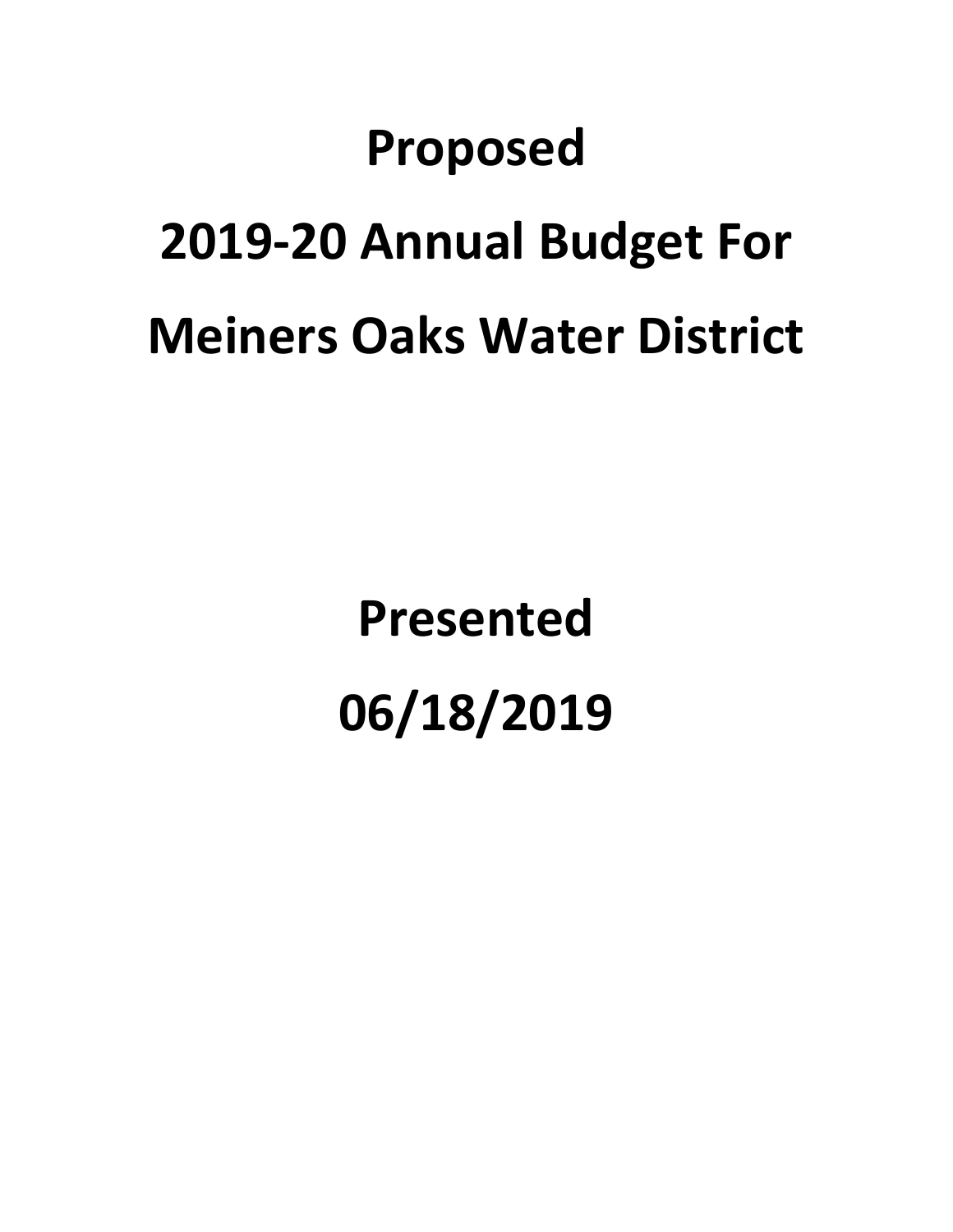

### **MEINERS OAKS WATER DISTRICT**

**June 18, 2019** 

## **Approved Budget for Fiscal Year 2019-2020**

#### **Budget Summary**

The proposed budget for Fiscal Year 2019-20 is briefly summarized in Table 1. It shows total expenses and revenues for the year and the effects on MOWD reserves. Due to the cost of other needed capital improvements, our reserves will start at \$1,734,037.19 million and fall to \$ 1,391,150.21 by the end of the year. Because of the shortfall in sales due to the drought and conservation efforts of our customers, most of the big projects have been suspended in prior years until the District's revenues stabilize. However, some of those projects can no longer wait, so that will require us to use some of our reserves to accomplish those tasks. It is projected that our reserves are still appropriate in this drought to support well enhancements and other system upgrades as well as needed system maintenance.

#### **Rates**

Our Prop 218 hearing 2019-23 will address a needed rate increase of 8.0% in the year 2021 and 4% for each of the subsequent two years. The district will move forward and adjust the water rates as prescribed. However, with proposed changes to our Allocation and Rate Program (ARP), changes to your monthly bill should be expected by late 2019.

#### **Projected Expenses**

The itemized expenditures for FY 2019-20 are shown in Table 2 by category. The adopted budget amounts for the previous three fiscal years are shown in the table for comparison. The operating expenses by category are similar to the prior three years, but capital expenses differ each year because of the different projects undertaken and are not shown in detail for the prior years. Some highlights of projected expenses are:

1) The Upper Ventura River Groundwater Sustainability Agency (UVRGSA) will continue to require funding for another 4 years.

2) Our long-term maintenance backlog continues yet it's not as extreme as years past. We plan to continue the scheduled maintenance projects in 2019-20 to maintain the solvency and integrity of the District.

3) We're experiencing unanticipated major repair costs to replace three of our four district wells and the preparation (engineering) of a new replacement treatment plant.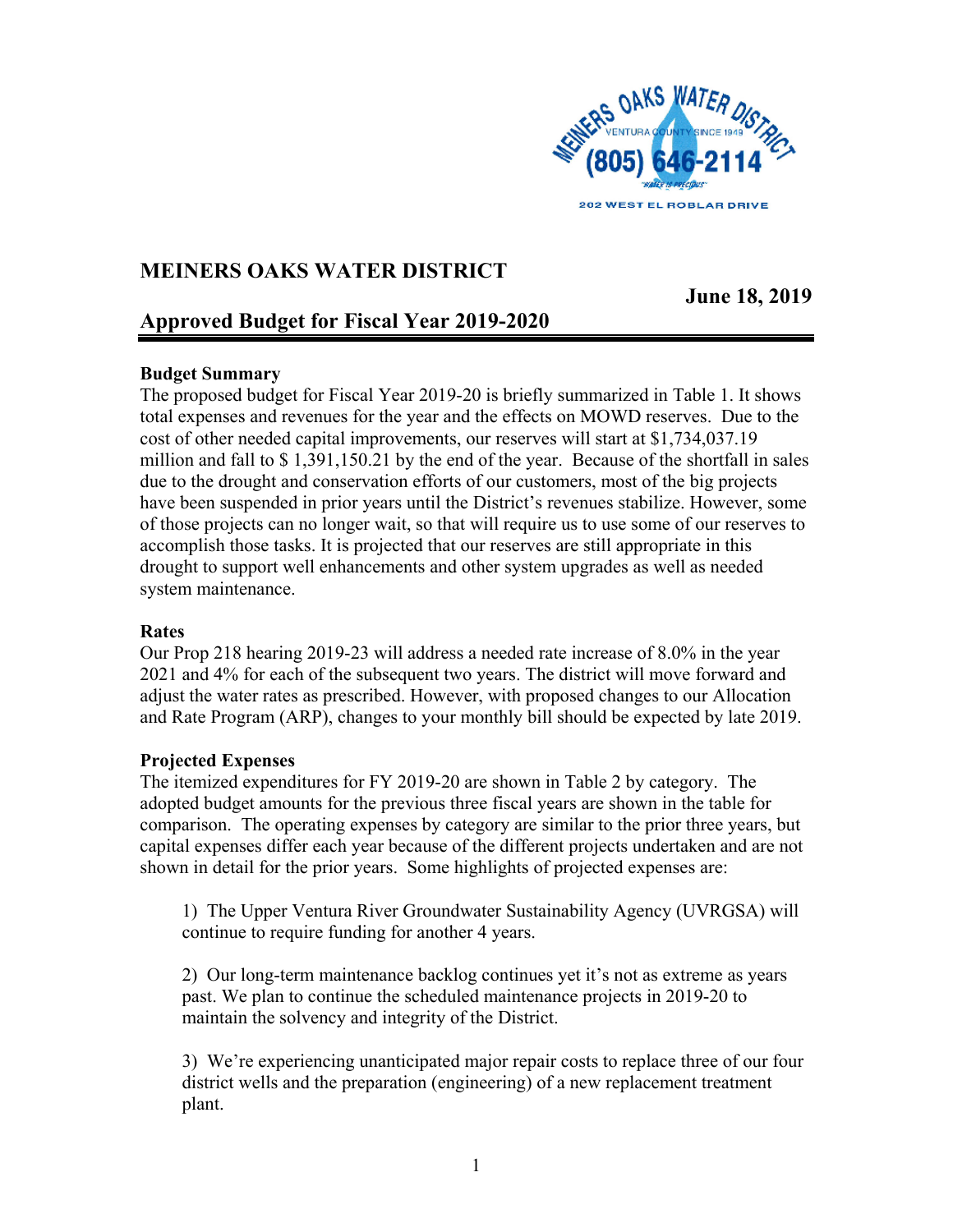4) Nitrate removal options for unusable district-owned wells that would enhance or expand our current water portfolio.

#### **Projected Revenues**

Projected revenues of \$1,871,213.02 for 2019-20 are based on current allocations according to the Drought Contingency Plan in addition to reductions in water sales enhanced by the Casitas MWD in Stage 3, explained in Table 3. Since a rate increase of 4% was in effect the prior year, and unprecedented conservation efforts by our customers, this approach may underestimate the amount of revenue to be received. Nevertheless, we have asked our customers to continue conserving water; this may reduce our revenues below prior years.

#### **Other New Expenses**

The budget includes continued expenses for the (a) UVRGSA Groundwater Sustainability Plan (GSP) required by the State, (b) for a lawsuit by Santa Barbara Channel Keepers (SBCK) and the City of San Buena Ventura, and (c) for the expansion of the District's water portfolio.

#### **Future Water Rates**

The District's water rates will change as shown in Table 4 subject to Prop 218 rate process. The Water Availability Charge (MWAC) will not increase, nor will the charge per unit of water. The Meter Capacity Charge (MCC) will be unaffected as well for fiscal year 2019-20. Subsequent years will change per Table 4.

This year our area has received 35" of rainfall as measured at Matilija Canyon this is about 10" above average for the area. It's important to understand and remember that the next rainy season could be very dry and the possibility of purchasing expensive water from Lake Casitas could happen. More importantly, the difference our customers have made conserving our precious resource has been profound. Continued work on conservation and needed District improvements require that we stay vigilant with our rates and keep up with inflation and rising costs over the next five-years. It is also worthy to note that our Drought Contingency Plan will be updated, and we are currently working on an Allocation and Rate Plan (ARP). This could result in a more generous allocation for some, seasonal allowances and bulk amounts for the end-user, discretion of use for namely Commercial and Agriculture users.

Please check our website or call the office for any questions you might have.

Prepared by Mike Hollebrands General Manager, Meiners Oaks Water District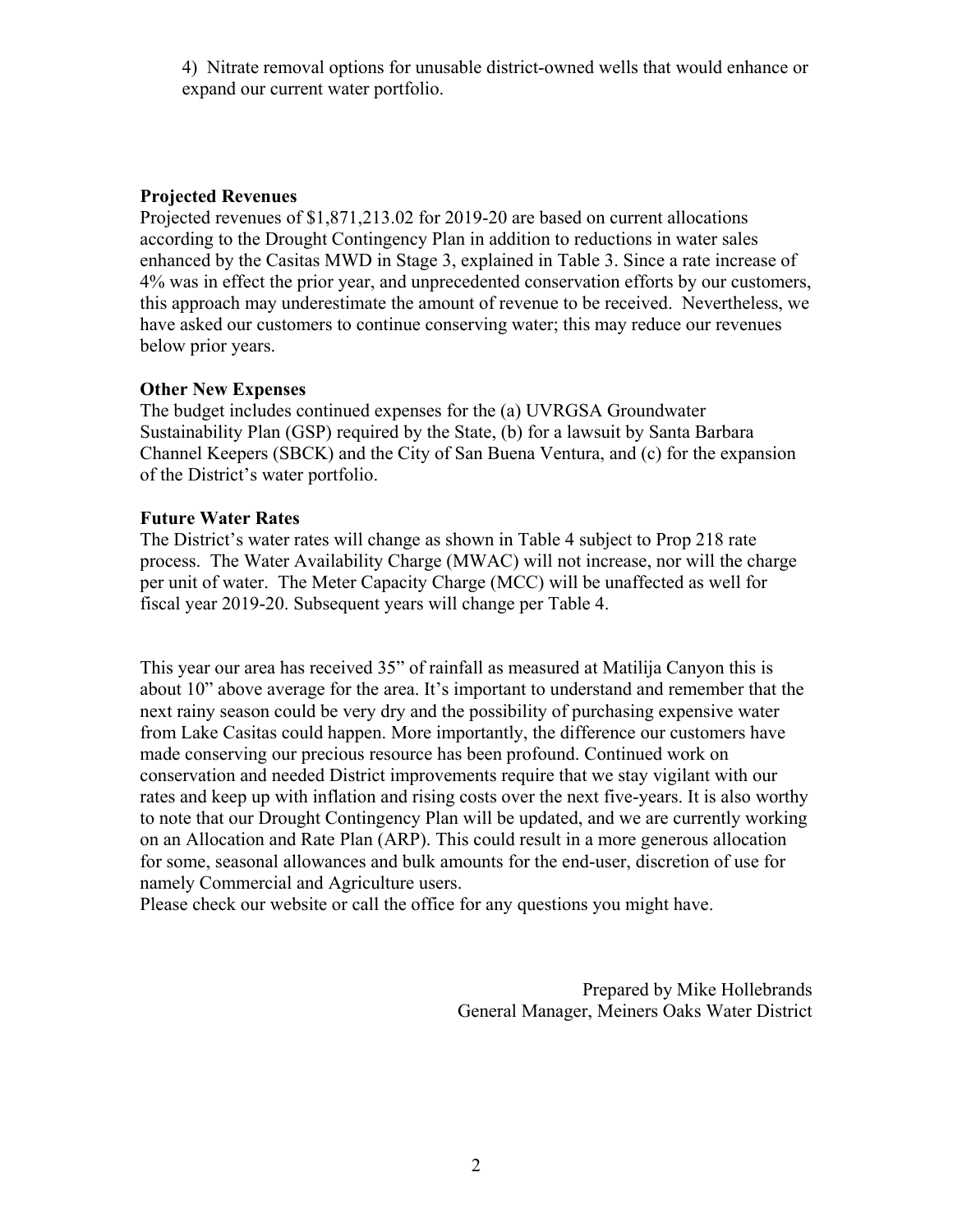# **Table 1**

# **Draft Budget Summary for Fiscal Year 2019 – 2020**

| <b>Total Operating expenditures</b>  | \$1,512,100.00  |
|--------------------------------------|-----------------|
| Capital Outlay                       | \$717,000.00    |
| <b>Total Capital and Operating</b>   | \$2,229,100.00  |
|                                      |                 |
| <b>Projected Revenues</b>            | \$1,871,213.02  |
| Shortfall to be absorbed by reserves | $<$ 357,886.98> |
|                                      |                 |

| Reserves beginning | \$1,734,037.19 |
|--------------------|----------------|
| Reserves ending    | \$1,376,150.21 |

Note: The budget was amended at the October 15, 2019 meeting to accommodate the purchase of two generators and electrical panel upgrades.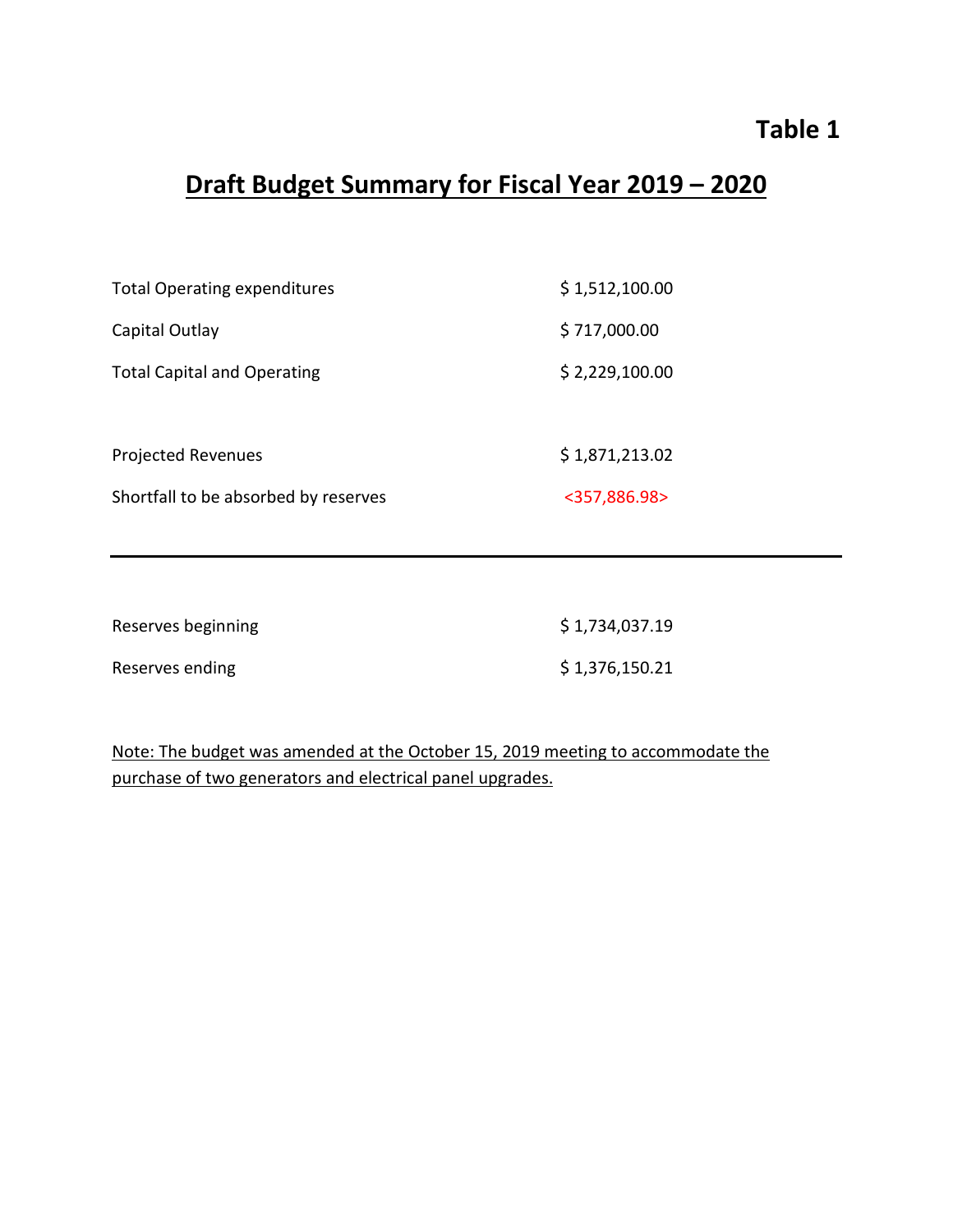#### Approved Meiners Oaks Water District Operating Budget **Table 2-1** and the state of the Security of Table 2-1

#### **Report of Expenses and Budget Appropriations, Current Bills and Appropriations To Date**

| <b>Expenditures</b>                                                 | Month of                                                             | Year To                                                          | <b>Budget Approp</b>                                                       | Approp. balance                            | Current                                                            | <b>Approp Bal</b>                                         |
|---------------------------------------------------------------------|----------------------------------------------------------------------|------------------------------------------------------------------|----------------------------------------------------------------------------|--------------------------------------------|--------------------------------------------------------------------|-----------------------------------------------------------|
|                                                                     | July                                                                 | Date                                                             | 7/1/2019                                                                   | 07/01/19                                   | July                                                               | <b>To Date</b>                                            |
| Salary                                                              | \$                                                                   | \$                                                               | \$                                                                         | \$                                         | \$                                                                 | \$                                                        |
|                                                                     | $\blacksquare$                                                       | $\blacksquare$                                                   | 500,000.00                                                                 | 500,000.00                                 | $\blacksquare$                                                     | 500,000.00                                                |
| Payroll Taxes                                                       | \$                                                                   | \$                                                               | \$                                                                         | 45,000.00                                  | \$                                                                 | \$                                                        |
|                                                                     | $\overline{\phantom{a}}$                                             | $\overline{\phantom{a}}$                                         | 45,000.00                                                                  | \$                                         | $\overline{\phantom{a}}$                                           | 45,000.00                                                 |
| <b>Retirement Contributions</b>                                     | \$                                                                   | \$                                                               | 42,000.00                                                                  | 42,000.00                                  | \$                                                                 | \$                                                        |
|                                                                     | $\overline{\phantom{a}}$                                             | $\overline{\phantom{a}}$                                         | \$                                                                         | \$                                         | $\blacksquare$                                                     | 42,000.00                                                 |
| Group Insurance                                                     | \$                                                                   | \$                                                               | \$                                                                         | \$                                         | \$                                                                 | \$                                                        |
|                                                                     | $\overline{\phantom{a}}$                                             | $\overline{\phantom{a}}$                                         | 78,000.00                                                                  | 78,000.00                                  | $\overline{\phantom{a}}$                                           | 78,000.00                                                 |
| <b>Company Uniforms</b>                                             | \$                                                                   | \$                                                               | \$                                                                         | \$                                         | \$                                                                 | \$                                                        |
|                                                                     | $\blacksquare$                                                       | $\overline{\phantom{a}}$                                         | 2,000.00                                                                   | 2,000.00                                   | $\blacksquare$                                                     | 2,000.00                                                  |
| Phone Office                                                        | \$                                                                   | \$                                                               | \$                                                                         | \$                                         | \$                                                                 | \$                                                        |
|                                                                     | $\overline{\phantom{a}}$                                             | $\overline{\phantom{a}}$                                         | 9,000.00                                                                   | 9,000.00                                   | $\blacksquare$                                                     | 9,000.00                                                  |
| Janitorial Service                                                  | \$                                                                   | \$                                                               | \$                                                                         | \$                                         | \$                                                                 | \$                                                        |
|                                                                     | $\blacksquare$                                                       | $\blacksquare$                                                   | 4,500.00                                                                   | 4,500.00                                   | $\blacksquare$                                                     | 4,500.00                                                  |
| <b>Refuse Disposal</b>                                              | \$                                                                   | \$                                                               | \$                                                                         | \$                                         | \$                                                                 | \$                                                        |
|                                                                     | ä,                                                                   | $\overline{\phantom{a}}$                                         | 3,100.00                                                                   | 3,100.00                                   | $\blacksquare$                                                     | 3,100.00                                                  |
| Liability Insurance                                                 | \$                                                                   | \$                                                               | \$                                                                         | \$                                         | \$                                                                 | \$                                                        |
|                                                                     | $\overline{\phantom{a}}$                                             | $\overline{\phantom{a}}$                                         | 27,000.00                                                                  | 27,000.00                                  | $\blacksquare$                                                     | 27,000.00                                                 |
| <b>Workers Compensation</b>                                         | \$                                                                   | \$                                                               | \$                                                                         | \$                                         | \$                                                                 | \$                                                        |
|                                                                     | ä,                                                                   | $\overline{\phantom{a}}$                                         | 18,000.00                                                                  | 18,000.00                                  | $\blacksquare$                                                     | 18,000.00                                                 |
| Well Maint                                                          | \$                                                                   | \$                                                               | \$                                                                         | \$                                         | \$                                                                 | \$                                                        |
|                                                                     | ä,                                                                   | $\overline{a}$                                                   | 10,000.00                                                                  | 10,000.00                                  | $\blacksquare$                                                     | 10,000.00                                                 |
| <b>Truck Maintenance</b>                                            | \$<br>$\overline{\phantom{a}}$                                       | \$<br>$\overline{\phantom{a}}$<br>$\overline{a}$                 | \$<br>3.000.00                                                             | \$<br>3,000.00                             | \$<br>$\blacksquare$                                               | \$<br>3,000.00                                            |
| Office Equip. Maintenance                                           | \$<br>ä,<br>\$<br>$\blacksquare$                                     | \$<br>\$                                                         | \$<br>6,000.00<br>\$                                                       | \$<br>6,000.00                             | \$<br>$\blacksquare$<br>\$                                         | \$<br>6,000.00<br>\$                                      |
| Cell Phones<br>System Maintenance                                   | \$<br>$\blacksquare$                                                 | $\blacksquare$<br>\$<br>$\blacksquare$                           | 4,000.00<br>\$                                                             | \$<br>4,000.00<br>\$                       | $\sim$<br>\$<br>٠                                                  | 4,000.00<br>\$                                            |
| Safety Equipment                                                    | \$<br>$\blacksquare$                                                 | \$<br>$\overline{\phantom{a}}$                                   | 75,000.00<br>\$<br>3,000.00                                                | 75,000.00<br>\$<br>3,000.00                | \$<br>$\overline{a}$                                               | 75,000.00<br>\$<br>3,000.00                               |
| <b>Laboratory Services</b>                                          | \$                                                                   | \$                                                               | \$                                                                         | \$                                         | \$                                                                 | \$                                                        |
|                                                                     | $\overline{\phantom{a}}$                                             | $\overline{\phantom{a}}$                                         | 12,000.00                                                                  | 12,000.00                                  | $\blacksquare$                                                     | 12,000.00                                                 |
| Membership and Dues                                                 | \$                                                                   | \$                                                               | \$                                                                         | \$                                         | \$                                                                 | \$                                                        |
|                                                                     | $\blacksquare$                                                       | $\overline{\phantom{a}}$                                         | 8,000.00                                                                   | 8,000.00                                   | $\overline{\phantom{a}}$                                           | 8,000.00                                                  |
| Printing and Binding                                                | \$                                                                   | \$                                                               | \$                                                                         | \$                                         | \$                                                                 | \$                                                        |
|                                                                     | $\overline{\phantom{a}}$                                             | ä,                                                               | 500.00                                                                     | 500.00                                     | $\blacksquare$                                                     | 500.00                                                    |
| <b>Office Supplies</b>                                              | \$                                                                   | \$                                                               | \$                                                                         | \$                                         | \$                                                                 | \$                                                        |
|                                                                     | ä,                                                                   | ä,                                                               | 5,000.00                                                                   | 5,000.00                                   | ÷,                                                                 | 5,000.00                                                  |
| Postage and Express                                                 | \$                                                                   | \$                                                               | \$                                                                         | \$                                         | \$                                                                 | \$                                                        |
|                                                                     | ä,                                                                   | $\overline{a}$                                                   | 13,000.00                                                                  | 13,000.00                                  | $\blacksquare$                                                     | 13,000.00                                                 |
| B.O.D. Fees                                                         | \$                                                                   | \$<br>ä,                                                         | \$<br>15,000.00                                                            | \$<br>15,000.00                            | \$<br>÷,                                                           | \$<br>15,000.00                                           |
| <b>Engineering &amp; Technical Services</b>                         | \$                                                                   | \$                                                               | \$                                                                         | \$                                         | \$                                                                 | \$                                                        |
|                                                                     | $\overline{\phantom{a}}$                                             | $\overline{\phantom{a}}$                                         | 50,000.00                                                                  | 50,000.00                                  | $\overline{\phantom{a}}$                                           | 50,000.00                                                 |
| <b>Computer Services</b>                                            | \$                                                                   | \$                                                               | \$                                                                         | \$                                         | \$                                                                 | \$                                                        |
|                                                                     | $\overline{a}$                                                       | $\overline{\phantom{a}}$                                         | 15.000.00                                                                  | 15,000.00                                  | $\blacksquare$                                                     | 15,000.00                                                 |
| Other Prof. & Regulatory Fees                                       | \$                                                                   | \$                                                               | \$                                                                         | \$                                         | \$                                                                 | \$                                                        |
|                                                                     | $\overline{\phantom{a}}$                                             | $\overline{\phantom{a}}$                                         | 45,000.00                                                                  | 45.000.00                                  | $\overline{\phantom{a}}$                                           | 45,000.00                                                 |
| Public and Legal Notices                                            | \$                                                                   | \$                                                               | \$                                                                         | \$                                         | \$                                                                 | \$                                                        |
|                                                                     | $\blacksquare$                                                       | $\overline{\phantom{0}}$                                         | 2,000.00                                                                   | 2,000.00                                   | ä,                                                                 | 2,000.00                                                  |
| <b>Attorney Fees</b>                                                | \$                                                                   | \$                                                               | \$                                                                         | \$                                         | \$                                                                 | \$                                                        |
|                                                                     | ä,                                                                   | $\overline{\phantom{a}}$                                         | 90,000.00                                                                  | 90,000.00                                  | $\blacksquare$                                                     | 90,000.00                                                 |
| <b>GSA Fees</b>                                                     | \$                                                                   | \$                                                               | \$                                                                         | \$                                         | \$                                                                 | \$                                                        |
|                                                                     | $\overline{\phantom{a}}$                                             | $\overline{\phantom{a}}$                                         | 50,000.00                                                                  | 50,000.00                                  | $\blacksquare$                                                     | 50.000.00                                                 |
| VR/SBC/City of VTA Law Suit                                         | \$                                                                   | \$<br>$\overline{\phantom{a}}$                                   | \$<br>100,000.00                                                           | \$<br>100,000.00                           | \$<br>$\blacksquare$                                               | \$<br>100,000.00                                          |
| <b>State Water</b>                                                  | \$                                                                   | \$                                                               | \$                                                                         | \$                                         | \$                                                                 | \$                                                        |
|                                                                     | $\blacksquare$                                                       | $\blacksquare$                                                   | 35,000.00                                                                  | 35,000.00                                  | ÷,                                                                 | 35,000.00                                                 |
| <b>Audit Fees</b>                                                   | \$                                                                   | \$                                                               | \$                                                                         | \$                                         | \$                                                                 | \$                                                        |
|                                                                     | $\blacksquare$                                                       | $\overline{\phantom{a}}$                                         | 22,000.00                                                                  | 22,000.00                                  | $\blacksquare$                                                     | 22,000.00                                                 |
| <b>Small Tools</b>                                                  | \$                                                                   | \$                                                               | \$                                                                         | \$                                         | \$                                                                 | \$                                                        |
|                                                                     | $\overline{\phantom{a}}$                                             | $\overline{\phantom{a}}$                                         | 2,500.00                                                                   | 2,500.00                                   | $\overline{\phantom{a}}$                                           | 2,500.00                                                  |
| <b>Election Supplies</b>                                            | \$<br>ä,                                                             | \$<br>$\blacksquare$                                             | \$                                                                         | \$                                         | \$<br>÷.                                                           | \$                                                        |
| <b>Water Purchase</b>                                               | \$                                                                   | \$                                                               | \$                                                                         | \$                                         | \$                                                                 | \$                                                        |
|                                                                     | $\blacksquare$                                                       | $\blacksquare$                                                   | 75,000.00                                                                  | 75,000.00                                  | ÷,                                                                 | 75,000.00                                                 |
| <b>Casitas Standby Charges</b>                                      | \$                                                                   | \$                                                               | \$                                                                         | \$                                         | \$                                                                 | \$                                                        |
|                                                                     | $\overline{\phantom{a}}$                                             | ä,                                                               | 17,000.00                                                                  | 17,000.00                                  | ÷,                                                                 | 17,000.00                                                 |
| <b>Treatment Plant operations</b>                                   | \$<br>÷,                                                             | \$<br>L.                                                         | \$<br>20,000.00                                                            | \$<br>20,000.00                            | \$                                                                 | \$<br>20,000.00                                           |
| Fuel                                                                | \$                                                                   | \$                                                               | \$                                                                         | \$                                         | \$                                                                 | \$                                                        |
|                                                                     | $\blacksquare$                                                       | $\overline{\phantom{a}}$                                         | 10,000.00                                                                  | 10,000.00                                  | $\overline{\phantom{a}}$                                           | 10,000.00                                                 |
| <b>Travel Exp./Seminars</b>                                         | \$                                                                   | \$                                                               | \$                                                                         | \$                                         | \$                                                                 | \$                                                        |
|                                                                     | $\overline{\phantom{a}}$                                             | $\overline{\phantom{a}}$                                         | 2,000.00                                                                   | 2,000.00                                   | $\blacksquare$                                                     | 2,000.00                                                  |
| Meters                                                              | \$                                                                   | \$                                                               | \$                                                                         | \$                                         | \$                                                                 | \$                                                        |
|                                                                     | $\blacksquare$                                                       | ÷,                                                               | 10,000.00                                                                  | 10,000.00                                  | $\blacksquare$                                                     | 10,000.00                                                 |
| <b>Utilities</b>                                                    | \$                                                                   | \$                                                               | \$                                                                         | \$                                         | \$                                                                 | \$                                                        |
|                                                                     | $\overline{\phantom{a}}$                                             | $\overline{\phantom{a}}$                                         | 3,500.00                                                                   | 3,500.00                                   | $\overline{\phantom{a}}$                                           | 3,500.00                                                  |
| Power and Pumping                                                   | \$                                                                   | \$<br>$\overline{a}$                                             | \$<br>80,000.00                                                            | \$<br>80,000.00                            | \$                                                                 | \$<br>80,000.00                                           |
| <b>Total Expenditures</b>                                           | \$                                                                   | \$                                                               | \$                                                                         | \$                                         | \$                                                                 | \$                                                        |
|                                                                     | ٠                                                                    | ٠                                                                | 1,512,100.00                                                               | 1,512,100.00                               | $\blacksquare$                                                     | 1,512,100.00                                              |
|                                                                     |                                                                      |                                                                  |                                                                            |                                            |                                                                    |                                                           |
| <b>Water Distribution System</b>                                    |                                                                      |                                                                  |                                                                            |                                            | $\overline{a}$                                                     |                                                           |
| Automating Fairview Conn. Design<br>Well 8 nitrate removal/blending | \$<br>$\overline{\phantom{a}}$<br>Ŝ.<br>$\overline{\phantom{a}}$     | \$<br>$\overline{\phantom{a}}$                                   | 20,000.00<br>S<br>\$<br>25.000.00                                          | 20,000.00<br>\$<br>25,000.00               | - \$<br>\$<br>$\overline{\phantom{a}}$                             | 20,000.00<br>\$<br>25.000.00                              |
| 4 Valve replacements / Deadends                                     | \$                                                                   | \$                                                               | \$                                                                         | \$                                         | \$                                                                 | 50,000.00                                                 |
|                                                                     | $\blacksquare$                                                       | $\blacksquare$                                                   | 50,000.00                                                                  | 50.000.00                                  | $\blacksquare$                                                     | \$                                                        |
| Relocate 6 inch main for Z-2                                        | Φ<br>$\overline{\phantom{a}}$                                        | $\overline{\phantom{a}}$                                         | 100,000.00   \$                                                            | 100,000.00   \$                            |                                                                    | 100,000.00                                                |
| El Sol to Lomita Tie-in<br>R1 and 2 well conditions report          | \$<br>$\overline{\phantom{a}}$<br>\$<br>$\overline{\phantom{a}}$     | \$<br>$\overline{\phantom{a}}$<br>\$<br>$\overline{\phantom{a}}$ | \$<br>$50,000.00$ \$<br>\$<br>25,000.00 \$                                 | 50,000.00<br>25,000.00 \$                  |                                                                    | $\boldsymbol{\mathsf{s}}$<br>50,000.00<br>\$<br>25,000.00 |
| <b>Structures and Improvement \$</b>                                | $\blacksquare$                                                       | \$<br>$\overline{\phantom{a}}$                                   | \$<br>$\sim$                                                               | -\$                                        | $\overline{\phantom{a}}$<br>- \$<br>$\overline{\phantom{a}}$       | S                                                         |
| <b>Generator/Panel upgrades</b>                                     | $\mathbf{\$}$<br>Ξ                                                   | \$<br>$\blacksquare$                                             | $\overline{\mathcal{S}}$<br>$155,000.00$ \$                                | 155,000.00                                 | $\overline{\phantom{a}}$<br>$\blacksquare$                         | <sub>S</sub><br>155,000.00                                |
| T.P. Final Eng./Permitting/PH-2                                     | \$<br>$\blacksquare$                                                 | \$<br>$\overline{\phantom{a}}$                                   | \$<br>$150,000.00$ \\$                                                     | $150,000.00$ \$                            | $\sim$                                                             | \$<br>150,000.00                                          |
| Well 4 development work                                             | \$<br>$\qquad \qquad \blacksquare$<br>\$<br>$\overline{\phantom{a}}$ | \$<br>$\overline{\phantom{0}}$<br>\$<br>$\overline{\phantom{a}}$ | $\overline{\mathcal{E}}$<br>25,000.00 \$<br>\$<br>$\overline{\phantom{a}}$ | $25,000.00$ \$<br>\$                       | $\overline{\phantom{a}}$<br>\$<br>$\blacksquare$                   | \$<br>25,000.00<br>\$                                     |
| <b>Furniture and Fixtures</b>                                       | \$<br>$\overline{\phantom{a}}$                                       | \$<br>$\overline{\phantom{a}}$                                   | \$                                                                         | \$                                         | \$<br>$\overline{\phantom{a}}$                                     | \$                                                        |
| General Managers desk                                               | \$<br>$\overline{\phantom{a}}$                                       | \$<br>$\overline{\phantom{a}}$                                   | \$<br>2,000.00                                                             | $\boldsymbol{\mathsf{s}}$<br>$2,000.00$ \$ | $\blacksquare$                                                     | \$<br>2,000.00                                            |
| <b>Office Machines</b>                                              | \$<br>$\centerdot$<br>\$<br>$\overline{\phantom{a}}$                 | \$<br>$\overline{\phantom{a}}$<br>\$<br>$\overline{\phantom{a}}$ | $\boldsymbol{\theta}$<br>\$<br>$\overline{\phantom{a}}$                    | \$<br>\$<br>$\sim$                         | \$<br>$\overline{\phantom{a}}$<br>\$<br>$\sim$                     | \$<br>\$<br>$\sim$                                        |
|                                                                     | \$<br>$\overline{\phantom{a}}$                                       | \$<br>$\overline{\phantom{a}}$                                   | \$<br>$\overline{\phantom{a}}$                                             | \$                                         | \$<br>$\overline{\phantom{a}}$                                     | \$                                                        |
|                                                                     | \$                                                                   | \$                                                               | \$                                                                         | \$                                         | \$                                                                 | \$                                                        |
|                                                                     | $\blacksquare$                                                       | $\blacksquare$                                                   | $\overline{\phantom{a}}$                                                   | $\blacksquare$                             | $\overline{\phantom{a}}$                                           | $\sim$                                                    |
| <b>Field Equipment</b>                                              | \$<br>L,                                                             | \$<br>$\blacksquare$                                             | \$                                                                         | \$<br>÷.                                   | \$<br>÷                                                            | \$                                                        |
| T.P. computer/Programming                                           | \$<br>$\overline{\phantom{a}}$<br>\$<br>$\overline{\phantom{a}}$     | \$<br>$\overline{\phantom{a}}$<br>\$<br>$\blacksquare$           | \$<br>15,000.00<br>\$                                                      | 15,000.00<br>\$<br>\$                      | l \$<br>$\overline{\phantom{a}}$<br>\$<br>$\overline{\phantom{a}}$ | 15,000.00<br>\$<br>\$                                     |
|                                                                     | \$<br>$\blacksquare$                                                 | \$<br>$\overline{\phantom{a}}$                                   | \$                                                                         | \$                                         | \$<br>$\overline{\phantom{a}}$                                     | \$<br>$\overline{\phantom{a}}$                            |
| <b>Appropriations for Contingencies</b>                             |                                                                      | \$<br>$\overline{\phantom{a}}$                                   | \$<br>100,000.00                                                           | \$<br>100,000.00                           | \$<br>$\overline{\phantom{a}}$                                     | \$<br>100,000.00                                          |
| <b>Total CIP Spending</b>                                           | 5<br>$\blacksquare$                                                  | 5<br>$\blacksquare$                                              | 717,000.00<br>5                                                            | 717,000.00<br>S                            | $\blacksquare$                                                     | 717,000.00<br>S                                           |
|                                                                     |                                                                      |                                                                  |                                                                            |                                            |                                                                    |                                                           |
| <b>GRAND TOTAL</b>                                                  |                                                                      | \$<br>$\blacksquare$                                             | \$<br>2,229,100.00                                                         | \$<br>2,229,100.00                         | \$<br>$\blacksquare$                                               | \$<br>2,229,100.00                                        |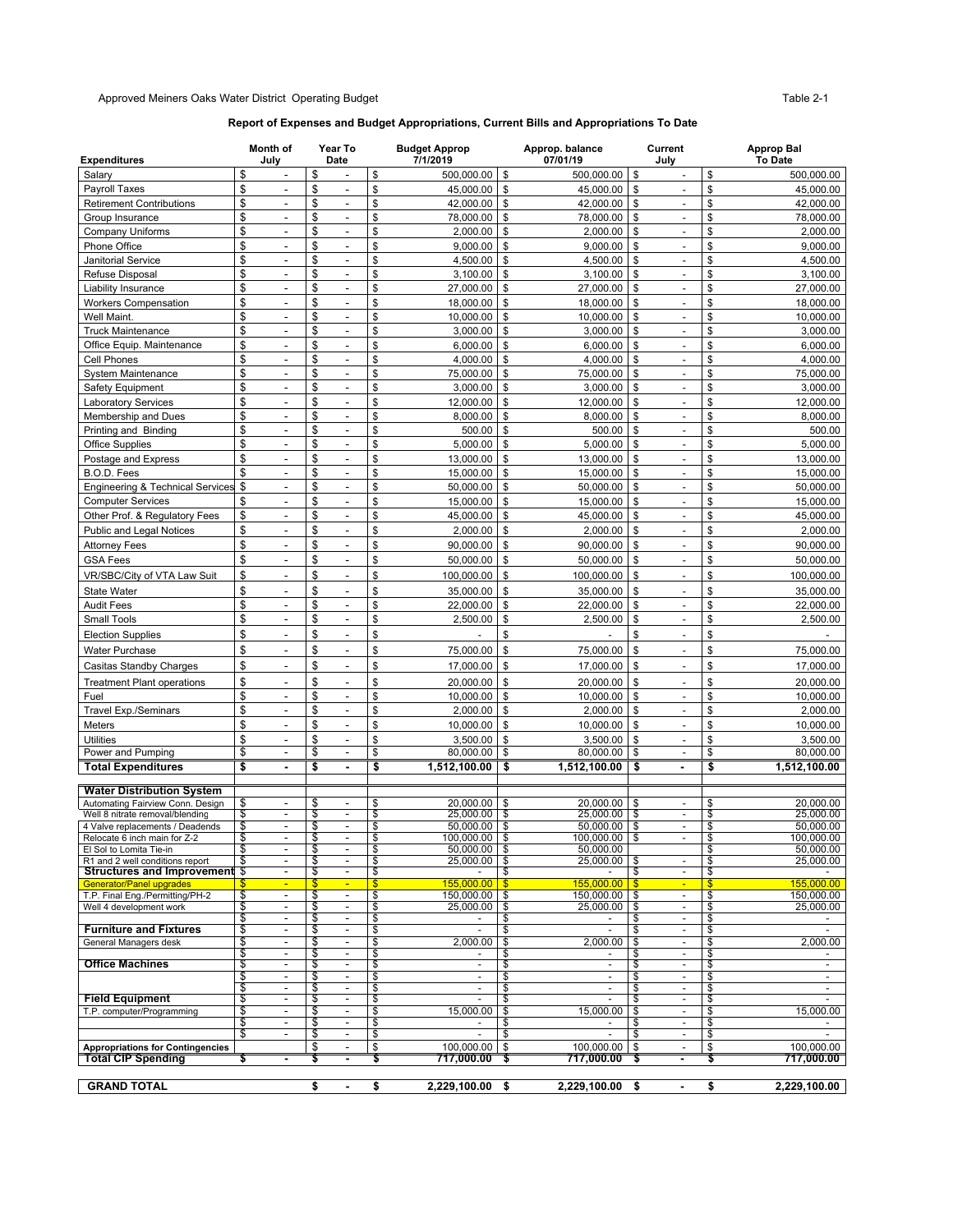#### Revenue Breakdown Table 3

| Base allocation includes 1274 active accounts at 10 units each<br>Extra dwellings = 580 at 7 units of water each                        |                             |                                 |                                    |                           |                |                                            | Table 3        |
|-----------------------------------------------------------------------------------------------------------------------------------------|-----------------------------|---------------------------------|------------------------------------|---------------------------|----------------|--------------------------------------------|----------------|
| Fixed allocation equals 1284 times 10 units plus 580 extra dwellings times 7 units<br>Variable equals unit amounts used above the fixed | Units                       | Ac/Ft                           |                                    | $Fixed =$<br>Variable $=$ | 15039<br>9218  |                                            |                |
| Average HCF 3 yr sold                                                                                                                   | 291087                      | 180474 Fixed<br>110613 Variable |                                    |                           |                |                                            |                |
| <b>Water Sales</b>                                                                                                                      |                             |                                 | <b>Total Assumed Annual Income</b> |                           | \$1,871,213.02 | Difference between Income and Expenditures |                |
| <b>Total Fixed Units</b><br>\$ per unit Fixed                                                                                           | 15039<br>\$2.34             |                                 | <b>Total Annual Expenditures</b>   |                           | \$1,512,100.00 |                                            |                |
| <b>Monthly Fixed</b><br>Annually                                                                                                        | \$35,192.42<br>\$422,309.02 |                                 |                                    |                           |                |                                            |                |
| Variable Units<br>\$ per unit variable                                                                                                  | 9218<br>\$4.68              |                                 | Total Capital Costs 2019-20        |                           | \$717,000.00   |                                            |                |
| <b>Monthly Variable</b><br>Annually                                                                                                     | \$43,139.09<br>\$517,669.12 |                                 | Amount needed from reserves        |                           | \$357,886.98   | Reserve starting amount                    | \$1,734,037.19 |
| <b>Total Combined</b><br><b>MWAC</b>                                                                                                    | \$939,978.14                |                                 |                                    |                           |                | Reserves ending                            | \$1,376,150.21 |
| <b>Billable MWAC</b>                                                                                                                    | 1864                        |                                 | <b>Total Annual Budget</b>         |                           | \$2,229,100.00 |                                            |                |
| Proposed MWAC                                                                                                                           | \$35.91                     |                                 |                                    |                           |                |                                            |                |
| Monthly<br>Annually                                                                                                                     | \$66,936.24<br>\$803,234.88 |                                 | Percent of Fixed vs variable       |                           | $-53%$         |                                            |                |
| Over-allocation units billed                                                                                                            |                             |                                 |                                    |                           |                |                                            |                |
| <b>Billable Units</b>                                                                                                                   | 0                           |                                 | <b>Total Fixed Income</b>          |                           | \$883,234.88   |                                            |                |
| <b>Over-Allocation Rate</b>                                                                                                             | \$5.00                      |                                 | Total Variable Income              |                           | \$939,978.14   |                                            |                |
| Average Monthly                                                                                                                         | \$0.00                      |                                 |                                    |                           |                |                                            |                |
| Average Annual                                                                                                                          | \$0.00                      |                                 |                                    |                           |                |                                            |                |

Note: This is the amount used over and above each customer's allocated amount.

**MCC**<br>Base flow of 30 gpm<br>The rate is set at \$.80 per gpm over 30<br>This amount is calculated based upon the flow of a meter<br>in gallons per minute of capacity. Larger meters have<br>on the system.<br>Example: 1.5" meter has a capa

75-30 = 45 gpm 45 x .85 = \$ 38.25

All District meter sizes 1" and above are known and billed accordingly

Estimated \$80,000.00

GSA Fees If based on dwellings<br>Number of dwellings<br>Fee amount per year \$48,000.00<br>Cost per dwelling/Mo. #DIV/0!